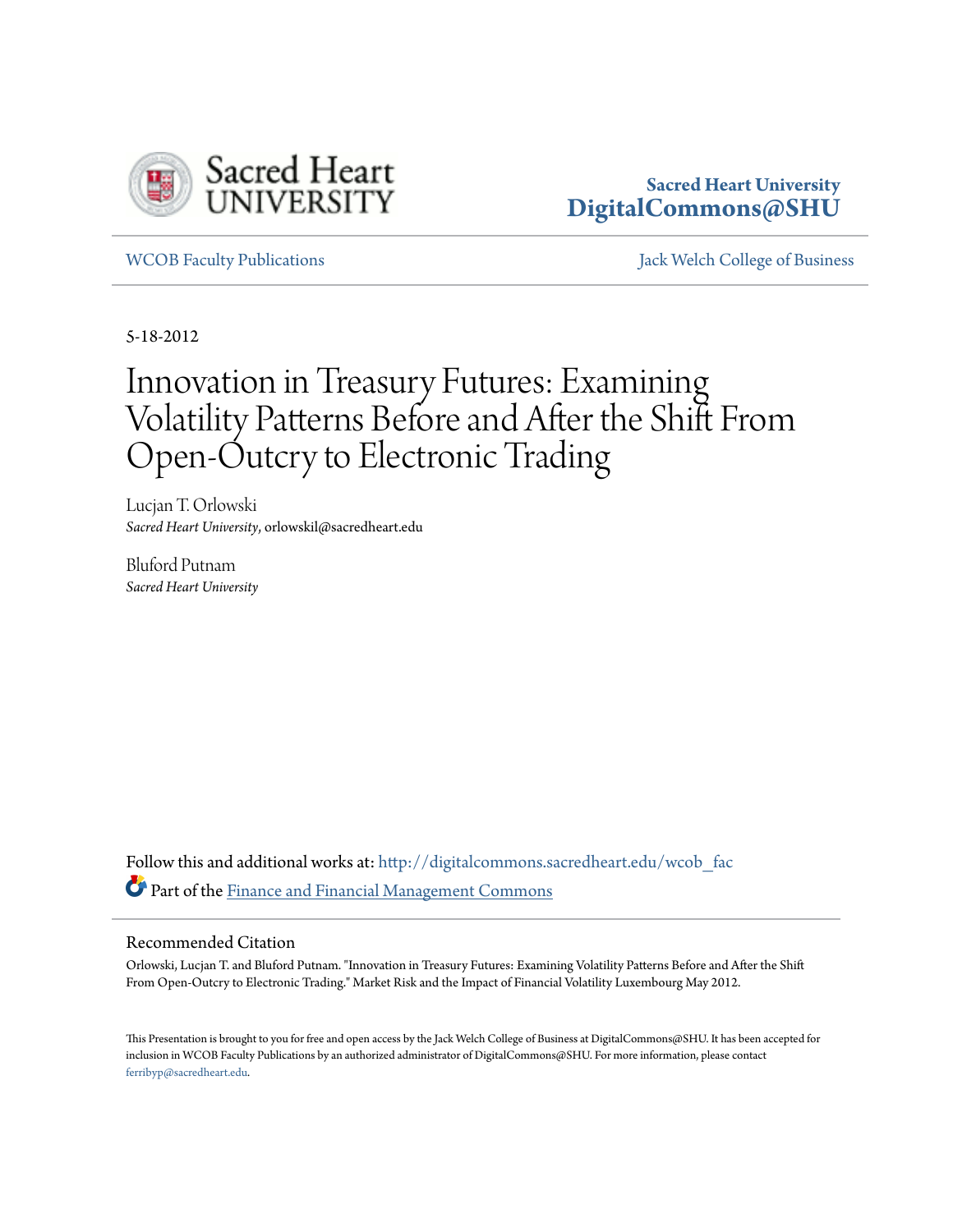"Innovation in Treasury Futures: **Examining Volatility Patterns before and after the** shift from Open-Outcry to Electronic Trading"

### Lucjan T. Orlowski and Bluford Putnam

**Presentation at Luxembourg Conference** Luxembourg, May 18, 2012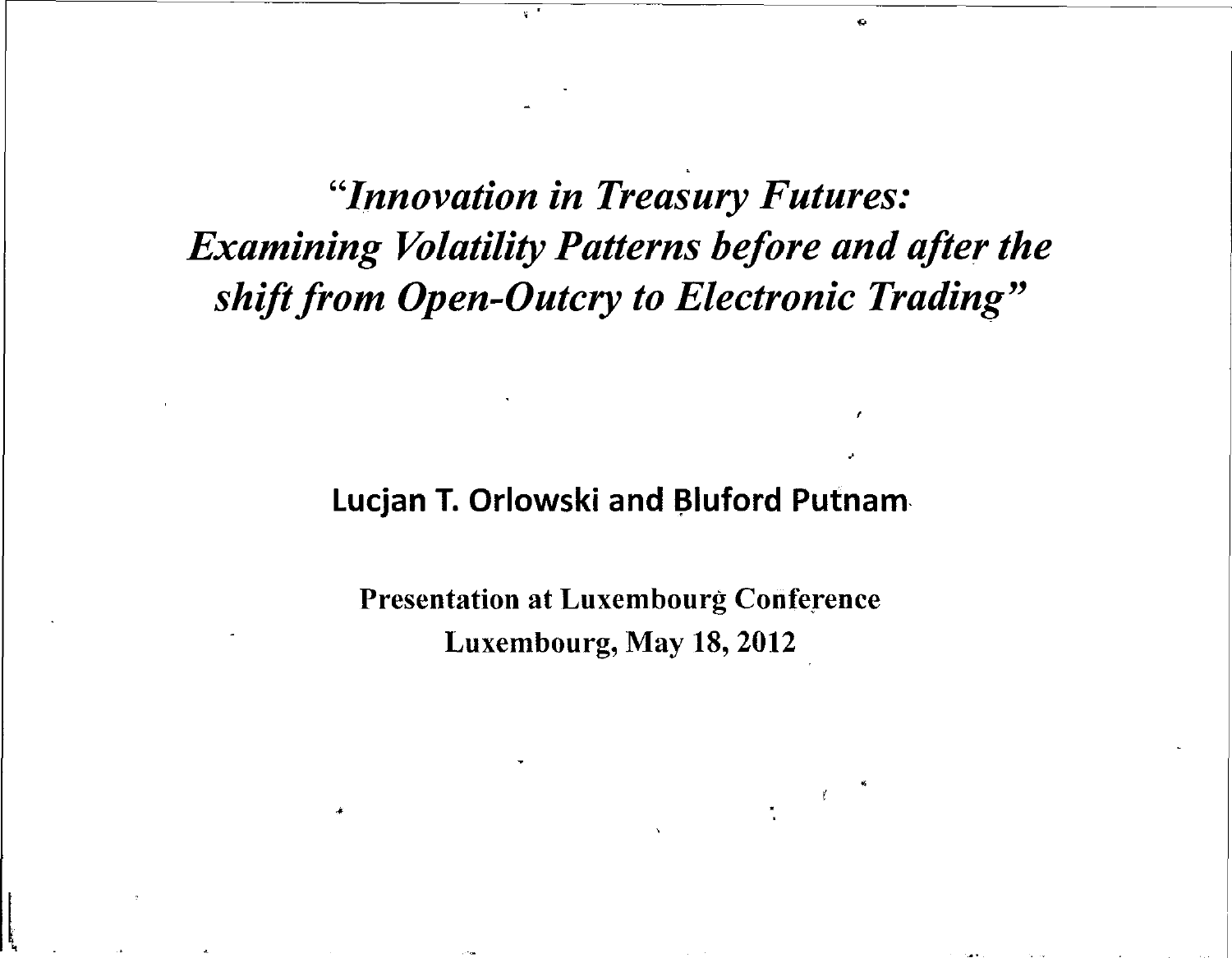# **K e y Objective s**

- Identify major stages of transformation of U.S. 10Y Treasury futures trading from *open-outcry* to *Globex electronic*
- Examine major features of institutional changes at each stage  $\bullet$ of this transformation

 $\pmb{\prime}$ 

 $\widetilde{\mathbf{r}}$  , where  $\mathbf{r}$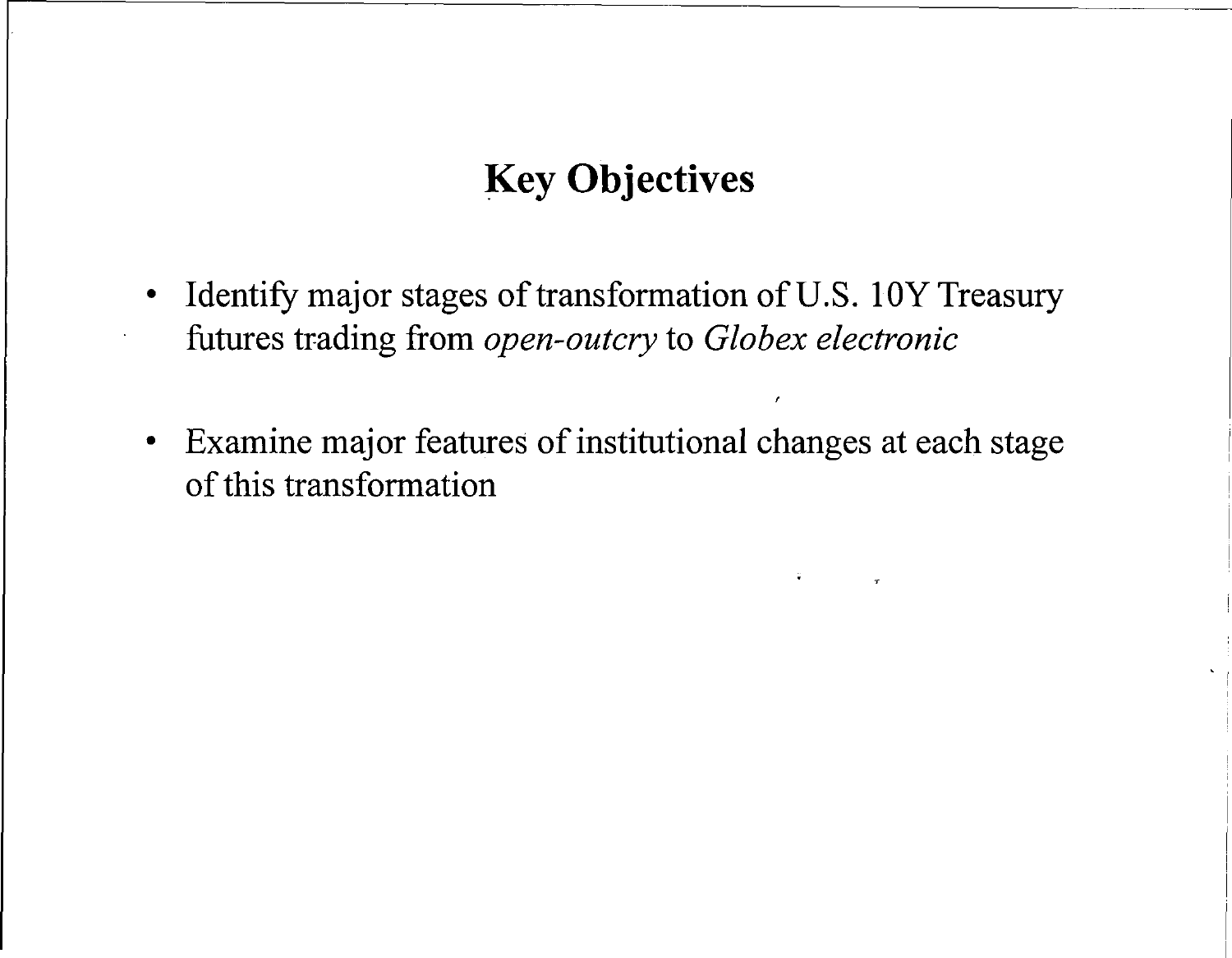## **Four Distinct Phases of Transition from Pit to Globex (se e Figur e 1 )**

- **1.** Pit Only Phase. The period of exclusive CBOT floor (open-outcry auction) trading runs from the inception of the US 10-Year Treasury Note futures trading on May 3, 1982 to August 28, 2000 when the CBOT US 10-Year Treasury Note futures was added to the Globex trading platform.
- **2. Hybrid or Transitional Phase.** A hybrid period, with active trading in both the pit session and on the electronic trading system existed from August 28, 2000  $(4%$  share trading on Globex) to September 11, 2003 (Globex's share reaching  $90\%$ ).
- **3.** Globex Dominant Phase. The phase of a dominant, well-established electronic Globex trading system ran from September 12, 2003 to November 26, 2007. The end-point coincides with a major dive in the Globex share from 99 to 90 percent as the effects of the US subprime mortgage debacle spread through the financial system.
- **4.** Globex Leadership Phase, involving a renewed role for pit trading. The commencement of the limited revival of pit trading corresponded with the elevated systemic risk crisis period from November 26, 2007 and has continued through the end of 2011 (the end of our data range). This phase is characterized by the dominance of Globex but with some, discernible role for the floor-based trading.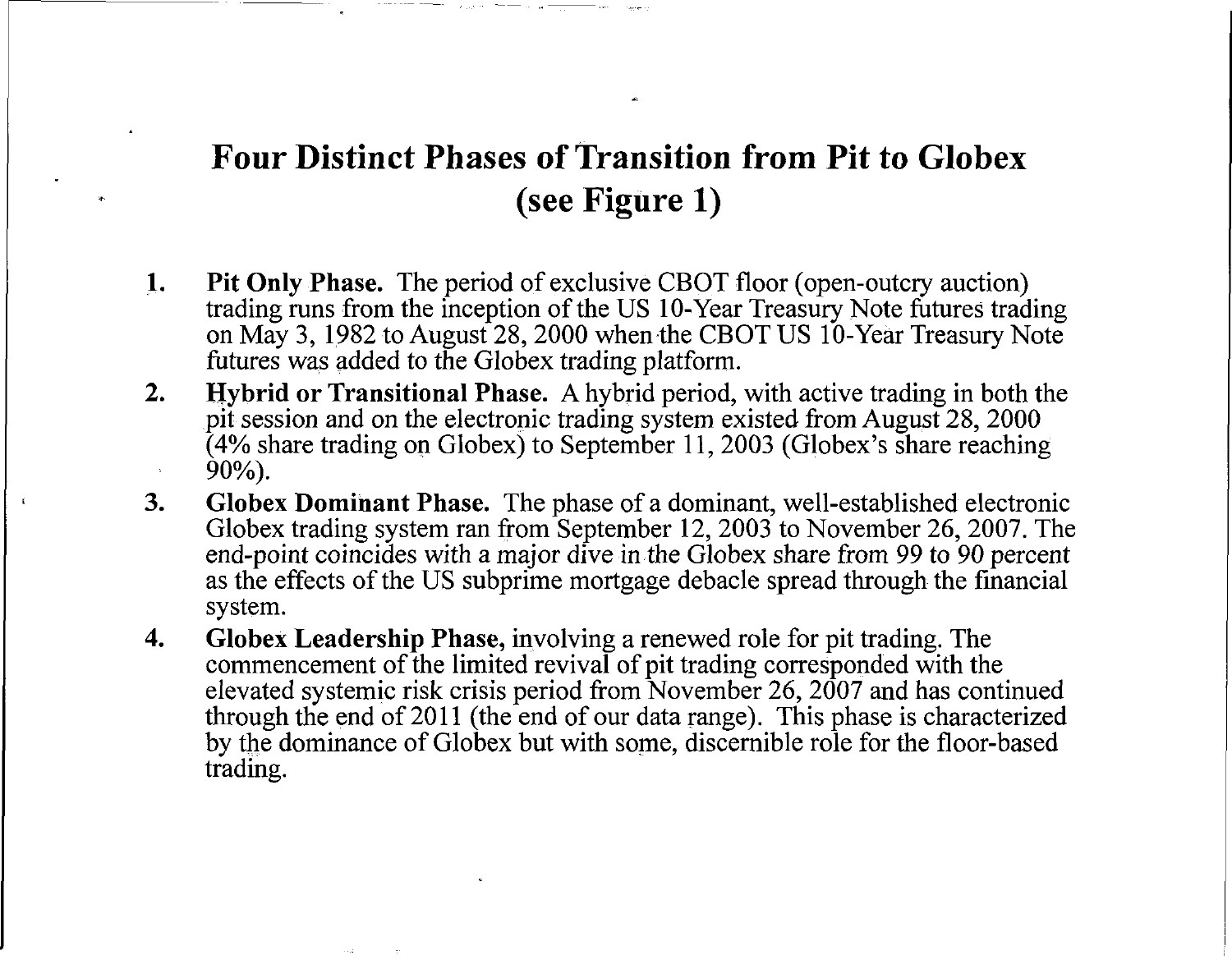Figure 1: Share of U.S. Treasury 10-Year Note futures trading volume on Globex as a percent of total trading volume:



Data source: CME Group.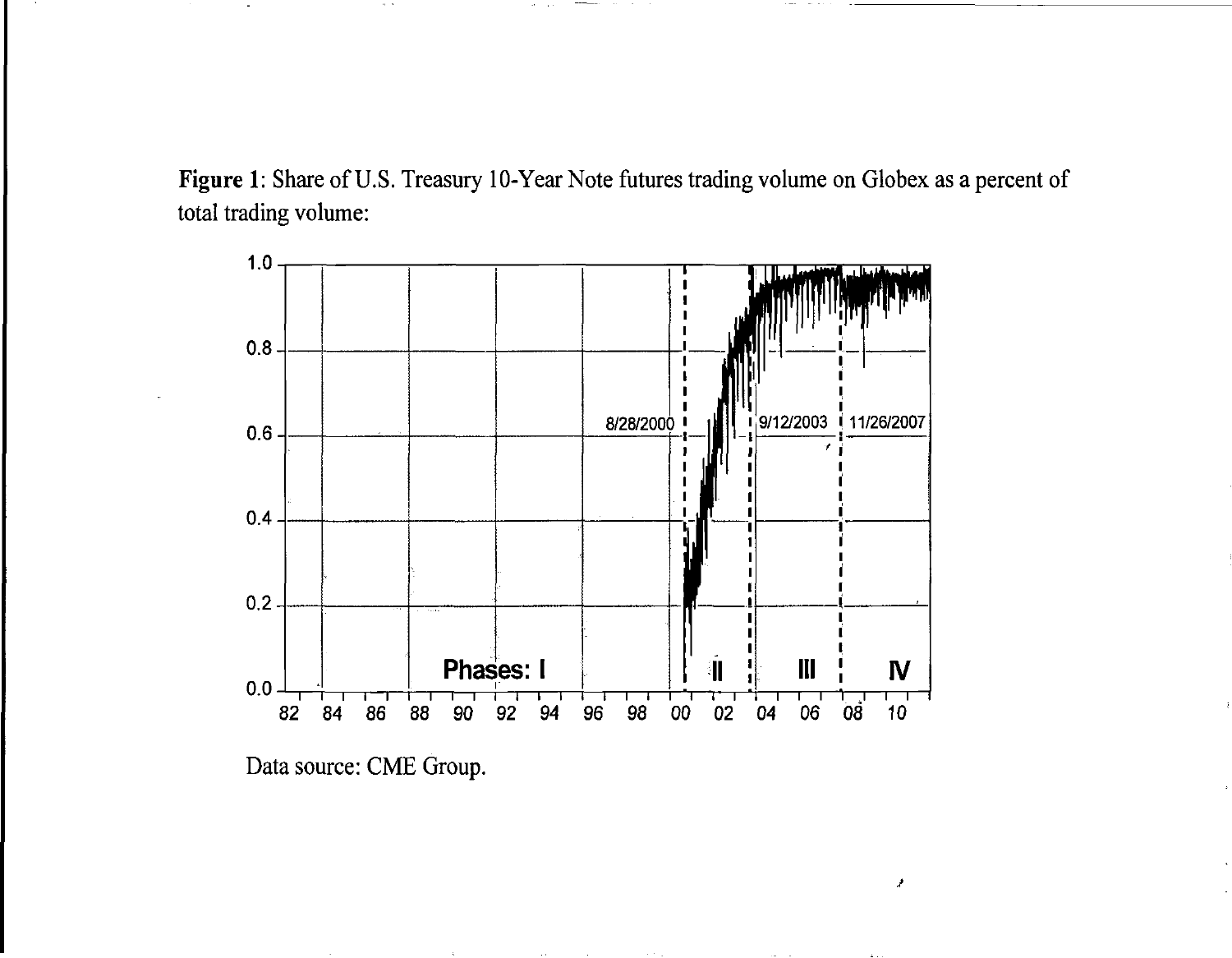#### **Institutional Difference I: Price Discovery Pit vs. Globex Diagnostic Statistics of High-Low Price Ratio**

Figure 2: The ratio of logs of high-to-low price

Fig. 2a: Pit sessions. Sample period: May 3,  $1982 - January 18,2012$ 



Strong leptokurtosis, right skewed.



Figure 2b: GLOBEX sessions. Sample period August 29, 2000 – January 18, 2012

Higher mean, even more leptokurtic, and more right skewed than the distribution for the same ratio for pit trading.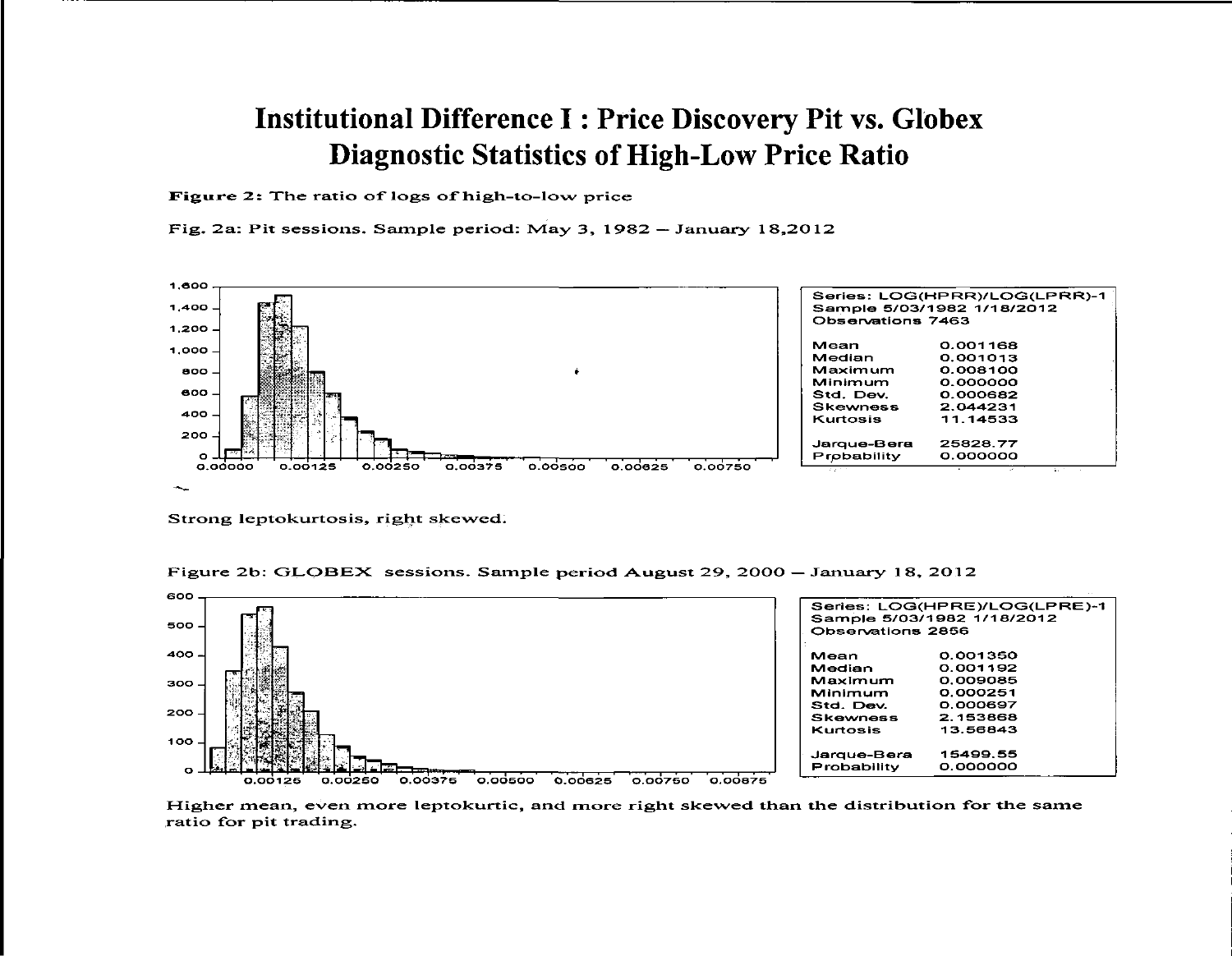### **Institutional Difference II Response s o f tradin g volum e t o th e differenc e betwee n hig h an d lo w price s o n pi t vs . Globe x**

Figure 3: Impulse responses of total 10Y Treasuries trading volume to a one-standard-deviation shock in the change in high-low price spread on pit vs Globex sessions

Fig. 3a: Pit sessions

 $\bar{\mathbf{A}}$ 

Response to Cholesky One S.D. Innovations  $\pm 2$  S.E.

Response of DLOG(TRV10Y) to D(HPRR-LPRR)

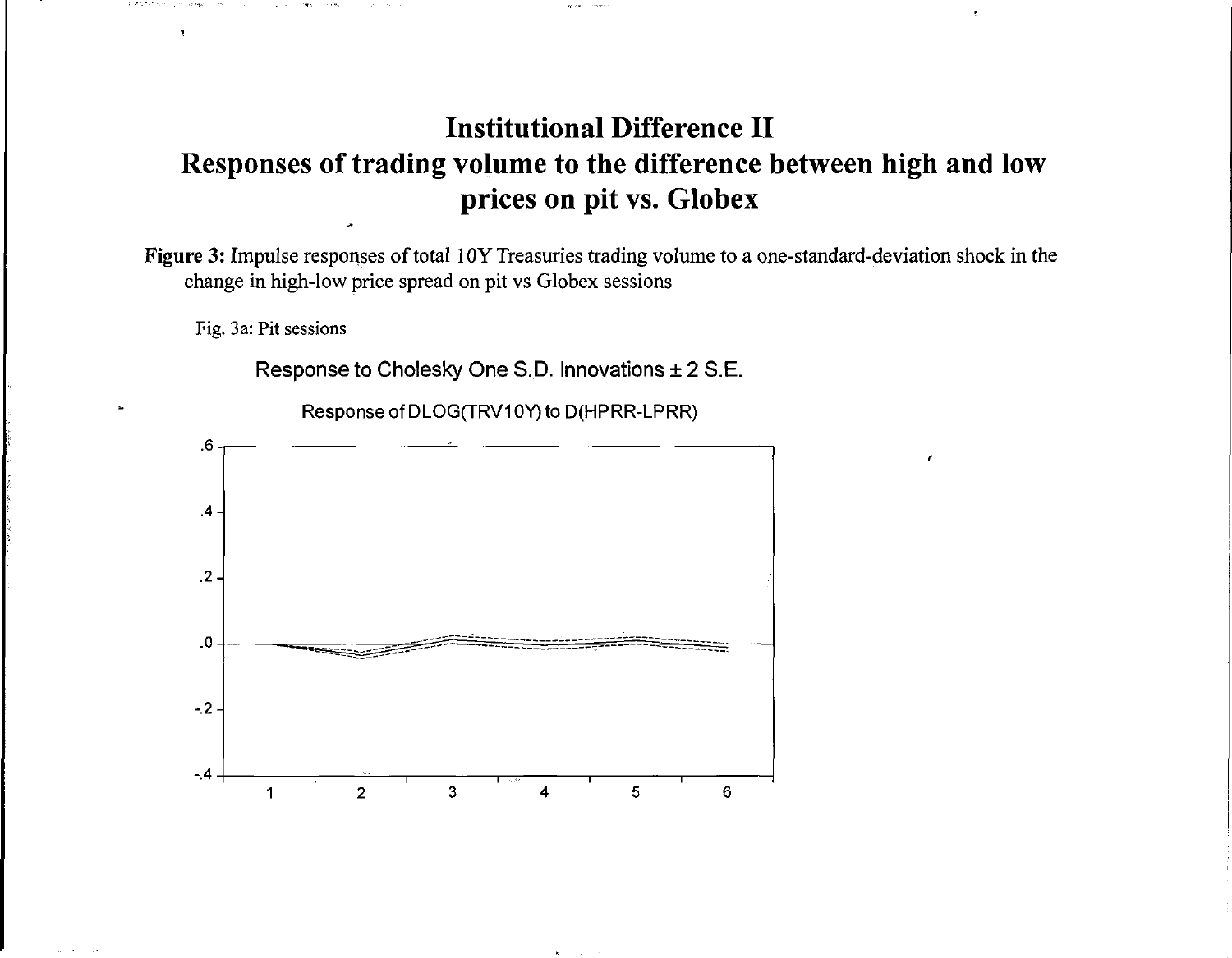Fig. 3b: Globex sessions.

**Respons e to Cholesky On e S.D . Innovation s ± 2 S.E . Response of DLOG(TRVIOY ) to D(HPRE-LPRE )** 

"∴nes



Source: Authors' estimation based on CME Group data.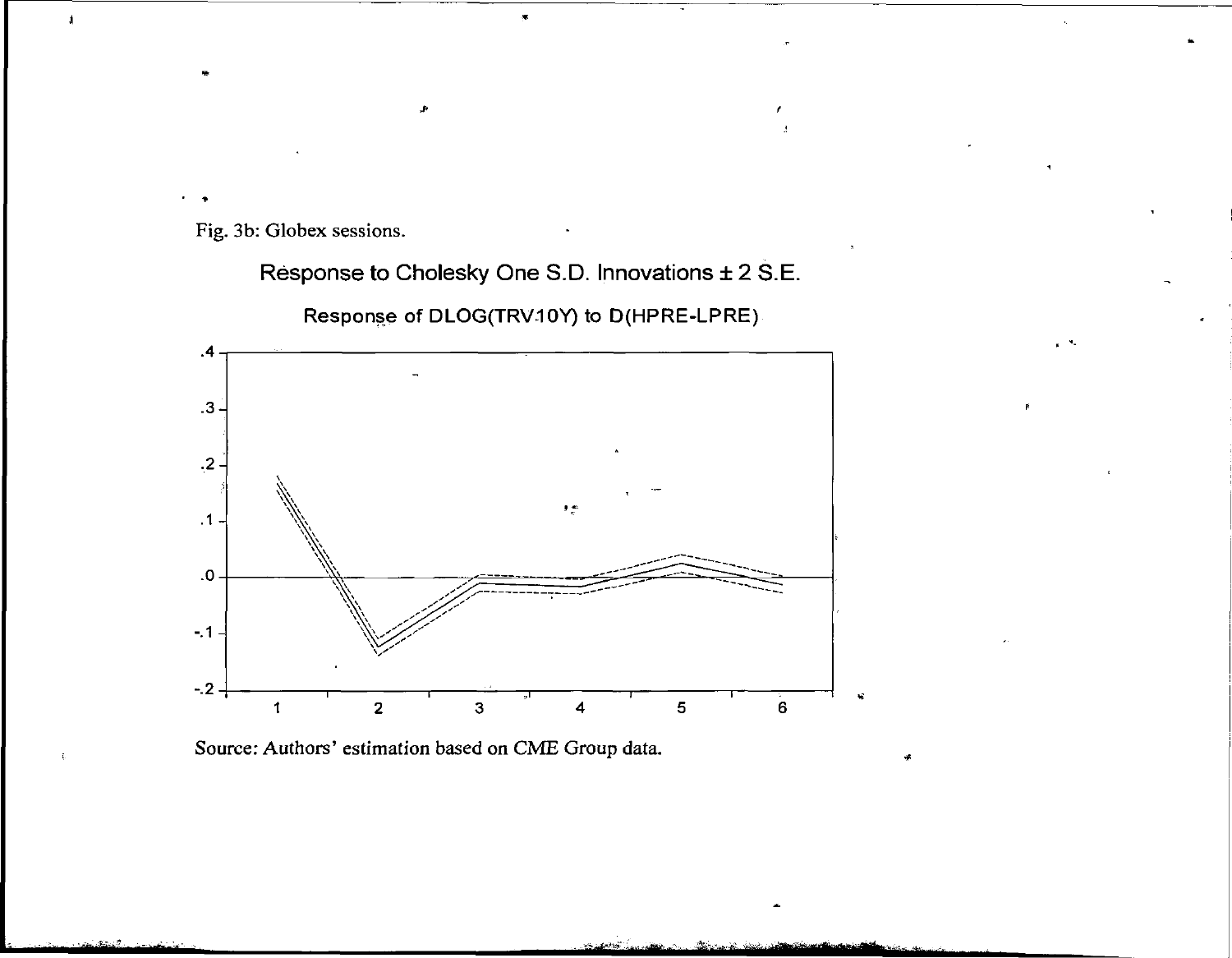# **Figure** 3 Results

- *Pit*: No change in total 10Y Treasuries trading volume in **response to the high-low price spread on pit sessions**
- *Globex:* a sharp immediate increase in trading volume in **response to a wider high-low price spread, followed by a correctio n**
- This reaction underscores the stronger role of day traders in **electronic markets**
- It reflects sudden shocks induced by a flight to quality at times  $\bullet$ **o f financia l distres s tha t ar e normall y followe d b y th e secon d**  day correction
- Arguably, traders seem to react much faster to the new *information in electronic trading, while in pit sessions the news spreads over time*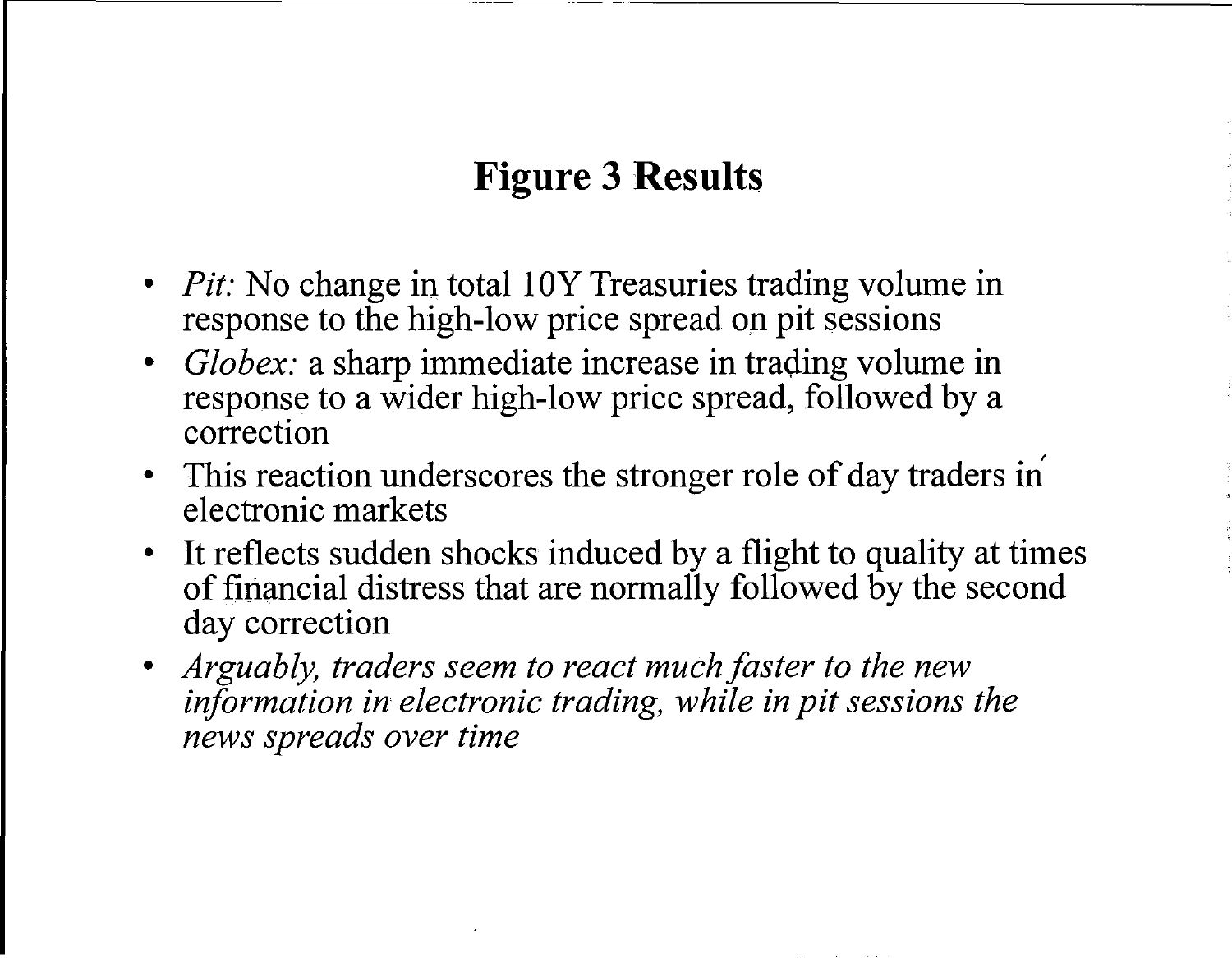# **Analysi s o f Return s an d Volatilit y Dynamic s GARCH-M-GE D Mode l**

• The conditional mean equation:

$$
\Delta \left( \frac{\log P^H}{\log P^L} \right)_{t+\tau} = \gamma_0 + \gamma_1 \Delta (VOL)_t + \gamma_2 \sigma_{t-1}^2 + \mu_t \tag{3}
$$

 $\epsilon$ 

• The conditional variance equation:

$$
\sigma_t^2 = h_0 + h_1 \mu_{t-1}^2 + \dots + h_p \mu_{t-p}^2 + \nu_1 \sigma_{t-1}^2 + \dots + \nu_q \sigma_{t-q}^2 \tag{4}
$$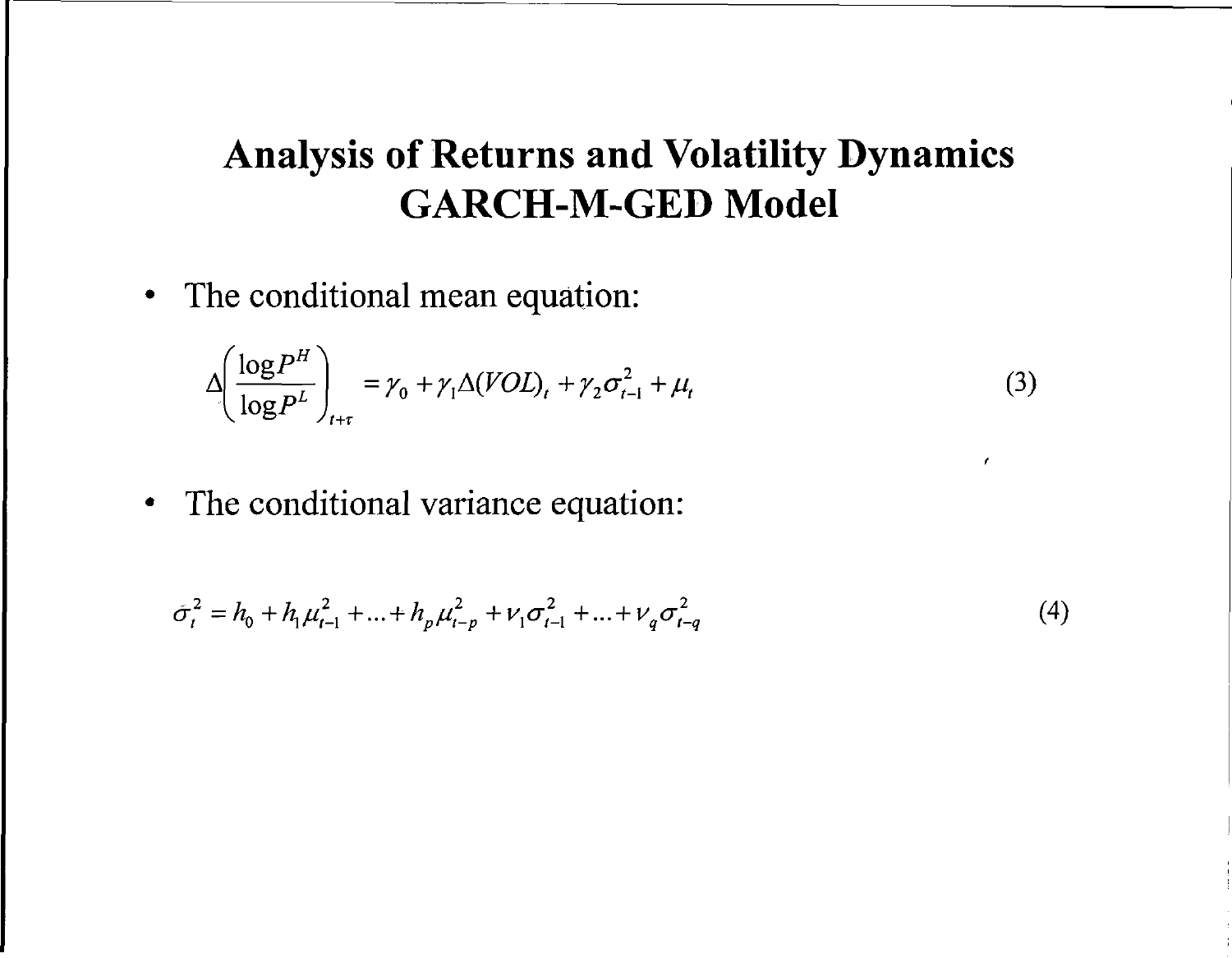Table 6: GARCH(p,q)-M-GED Tests (Eqs. 3 and 4).

Dependent variable:

Change in the logs of high/low price ratio for the day of 10Y Treasury 10-Year Note Futures. Regressors:

 $\mathbf{r}$ 

Change in the 10Y Treasury 10-Year note futures trading volume (VOL); log of GARCH term  $(logGARCH)$ .

| Variables:                  | <b>Phase I</b> | <b>Phase II</b> | <b>Phase III</b> | <b>Phase IV</b> |
|-----------------------------|----------------|-----------------|------------------|-----------------|
| Conditional                 |                |                 |                  |                 |
| mean equation:              |                |                 |                  |                 |
|                             |                |                 |                  |                 |
| Constant term               | $0.001***$     | $0.001***$      | $0.001***$       | $0.001***$      |
|                             | (8.54)         | (4.07)          | (4.40)           | (3.43)          |
| <b>VOL</b>                  | $0.039***$     | $0.007***$      | $0.002***$       | $0.002***$      |
|                             | (43.73)        | (21.15)         | (36.17)          | (23.97)         |
| GARCH var.                  | $-105.21***$   | $-160.32***$    | $-96.948***$     | $-57.19***$     |
|                             | $(-10.84)$     | $(-4.66)$       | $(-5.86)$        | $(-4.80)$       |
| Conditional                 |                |                 |                  |                 |
| váriance                    |                |                 |                  |                 |
| equation:                   |                |                 |                  |                 |
| Const.                      | $0.001**$      | 0.001           | 0.001            | 0.001           |
| ARCH(1)                     | $0.423***$     | $0.486***$      | $0.687***$       | $0.499***$      |
| ARCH(2)                     | $-0.379***$    | $-0.443***$     | $-0.240$         | $-0.481***$     |
| ARCH(3)                     | $-0.020$       | $-0.027$        | 0.035            | NA              |
| ARCH(4)                     | $-0.007$       | $0.085**$       | $-0.017$         | <b>NA</b>       |
| ARCH(5)                     | $0.032**$      | $-0.064**$      | 0.005            | NA.             |
| $\overline{\text{ARCH}(6)}$ | $-0.031**$     | 0.023           | $-0.004$         | NA.             |
| ARCH(7)                     | NA             | NA              | 0.012            | NA.             |
| GARCH(1)                    | $0.976***$     | $0.897***$      | 0.328            | $0.981***$      |
|                             |                |                 |                  |                 |
| <b>GED</b>                  |                |                 |                  |                 |
| parameter                   | $1.242***$     | $1.387***$      | $1.163***$       | $1.177***$      |
| Diagnostic                  |                |                 |                  |                 |
| statistics:                 |                |                 |                  |                 |
| Adjusted $\mathbb{R}^2$     | 0.26           | 0.34            | 0.53             | 0.29            |
| <b>AIC</b>                  | $-8.841$       | $-8.937$        | $-9.547$         | $-8.789$        |
| <b>SIC</b>                  | $-8.825$       | $-8.860$        | $-9.485$         | $-8.751$        |
| Log Likelihood              | 20413.2        | 3406.4          | 5039.2           | 4591.5          |
| Durbin-Watson               | 2.58           | 2.43            | 2.60             | 2.65            |
|                             |                |                 |                  |                 |

Notes: Z-statistics are in parentheses; AIC=Akaike information criterion; SIC= Schwartz Information criterion; \*\*\* indicates significance at  $1\%$ , \*\* at  $5\%$ , \* at  $10\%$ . Source: Authors estimation based on CME data.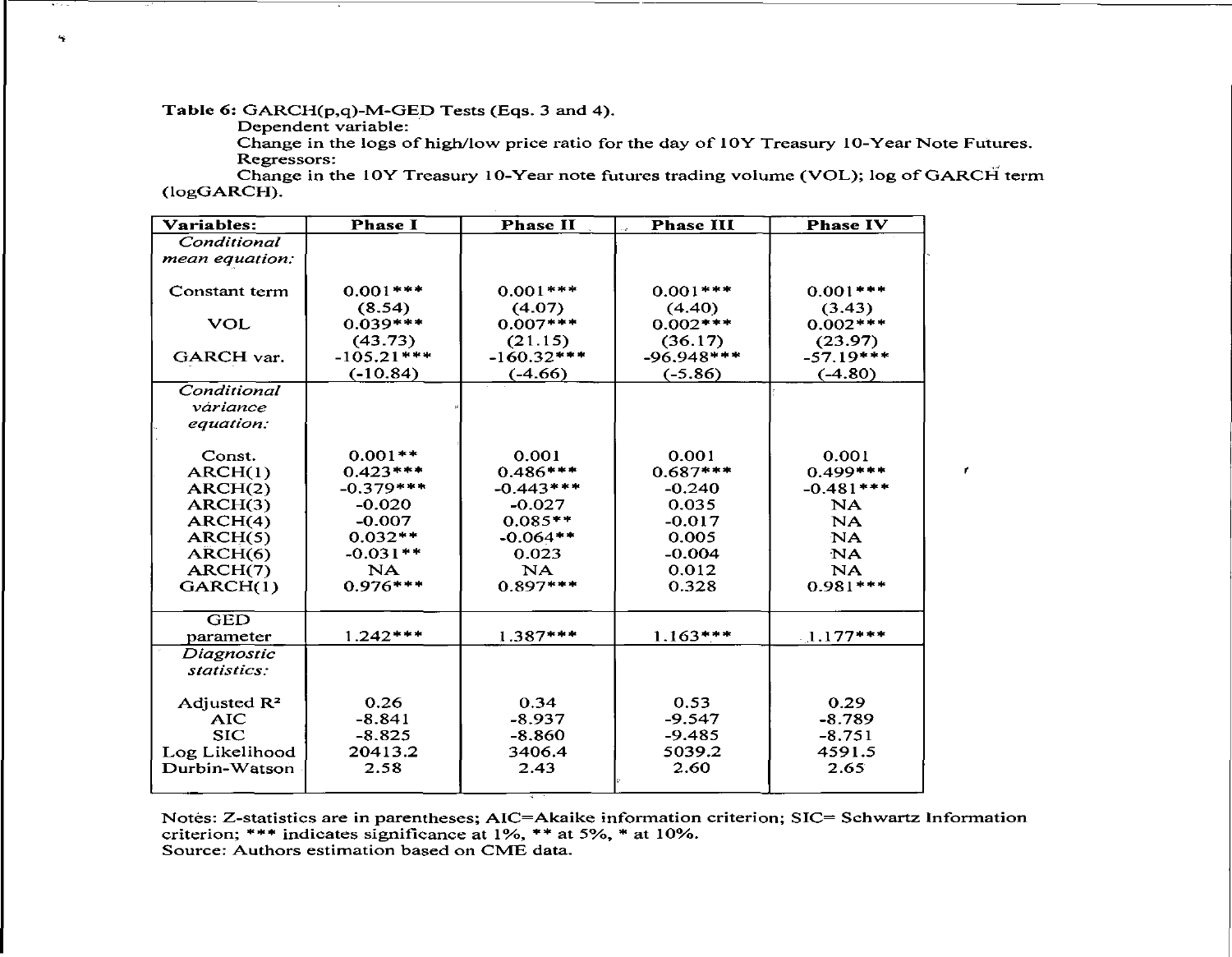## **Table 6 Results**

- **Phase I:** increase in volume in pit sessions associated with a higher high-low price  $\bullet$ ratio; negative GARCH in mean  $=$  higher risk engenders lower returns (underscoring risk hedging function of Treasuries); highly persistent conditional variance; unruly impact of high-order ARCH news on volatility; pronounced tail risk (high leptokurtosis implied by GED parameter lower than 2)
- Phase II: increase in volume in pit sessions associated with a higher high-low price  $\bullet$ ratio; negative GARCH in mean; less persistent GARCH variance; complex ARCH terms; significant tail risks
- **Phas e III : les s pronounce d direc t relationshi p betwee n highe r volum e an d**   $\bullet$ **high-lo w pric e ratio ; muc h lowe r GARC H persistency , bu t stronge r rol e o f ARCH-typ e shock s implyin g hig h susceptibilit y t o rando m shocks ; stronges t leptokurtosis , i.e . mos t extrem e tai l risks ; mos t robus t resul t amon g al l fou r phase s**
- Phase IV: increase in volume in pit sessions associated with a higher high-low price  $\bullet$ ratio; negative GARCH in mean; return of high GARCH persistency in volatility; weaker tail risks than in phase III; weaker role of ARCH-type surprises to volatility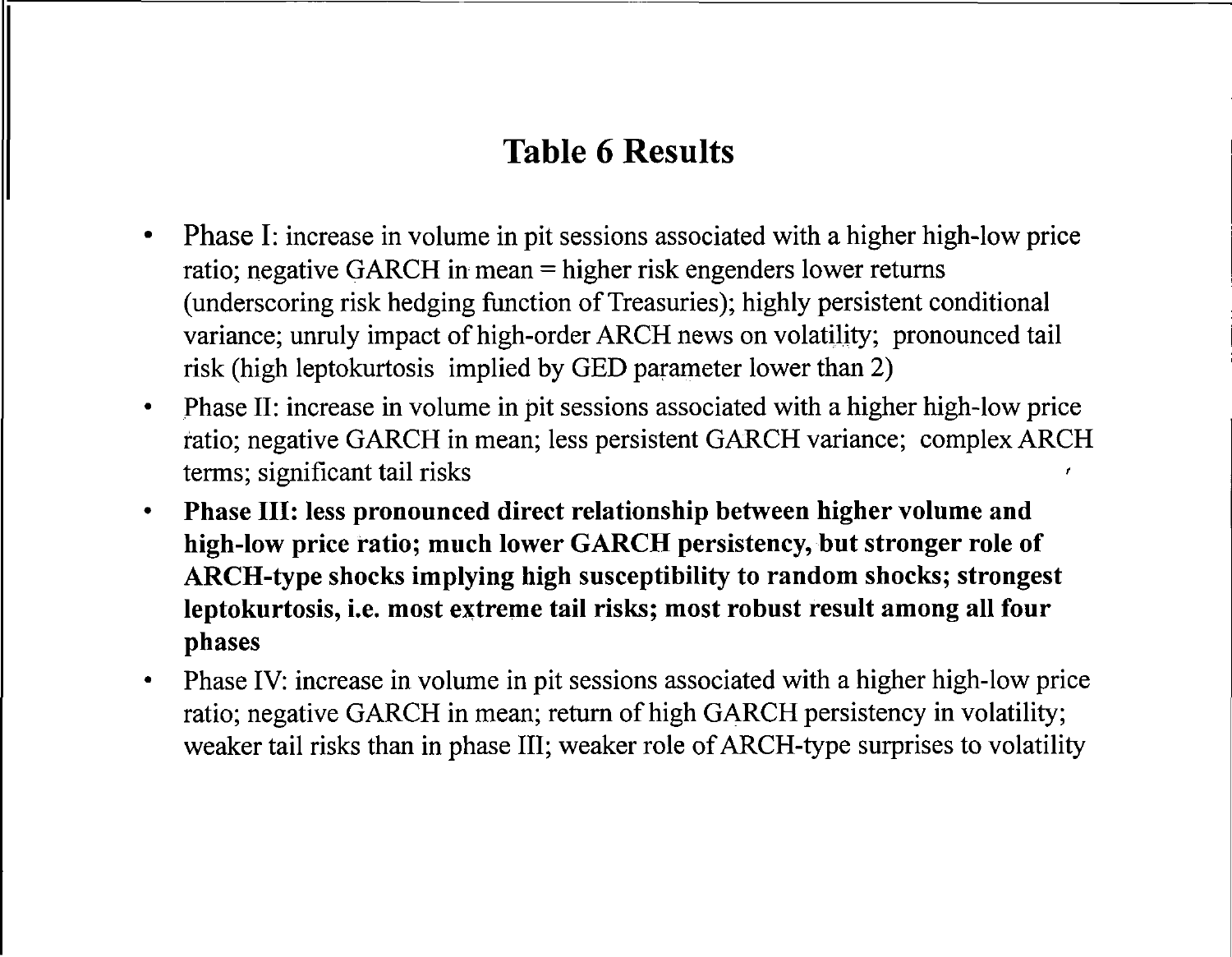## **Conditional Volatility Characteristics of the Four Transitional Phases**

- Transition from pit to Globex has been quite dramatic, but there is now some room for person to person trades
- Trading volume strongly reacts to shocks in high/low price ratio in electronic trading, but not in open-outcry
- The price discovery (high/low price ratio) is strongly affected by the trading volume, regardless of the institutional transition
- Phase III exhibits quite different conditional volatility characteristics than the remaining three phases; volatility during the Globex-dominant period was driven predominantly by  $ARCH(1)$ -type shocks and had low persistency
- During Phase III, changes in high/low price ratio were subject to the most extreme tail risks